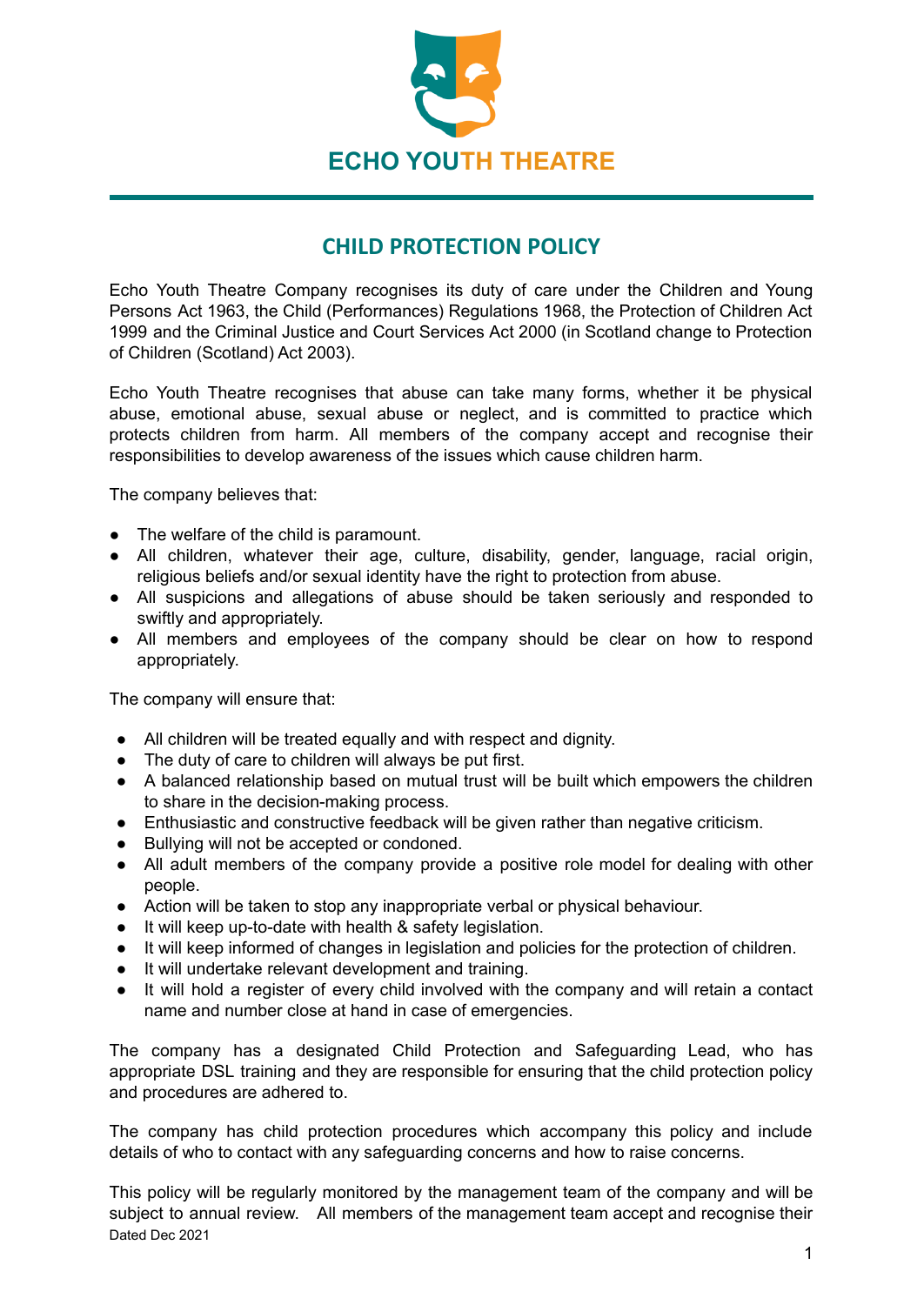responsibilities to develop awareness of the issues which cause children harm by undertaking regular safeguarding training.

The Company Manager maintains a record of all management team and volunteers safeguarding training, when it was conducted and by whom.

All members of the management team and regular volunteers are trained in the principles of good safeguarding practice and all Echo Youth Theatre activities are organised to reflect good safeguarding practice.

#### **Attachment:**

**1. Echo Youth Theatre Child Protection Procedures**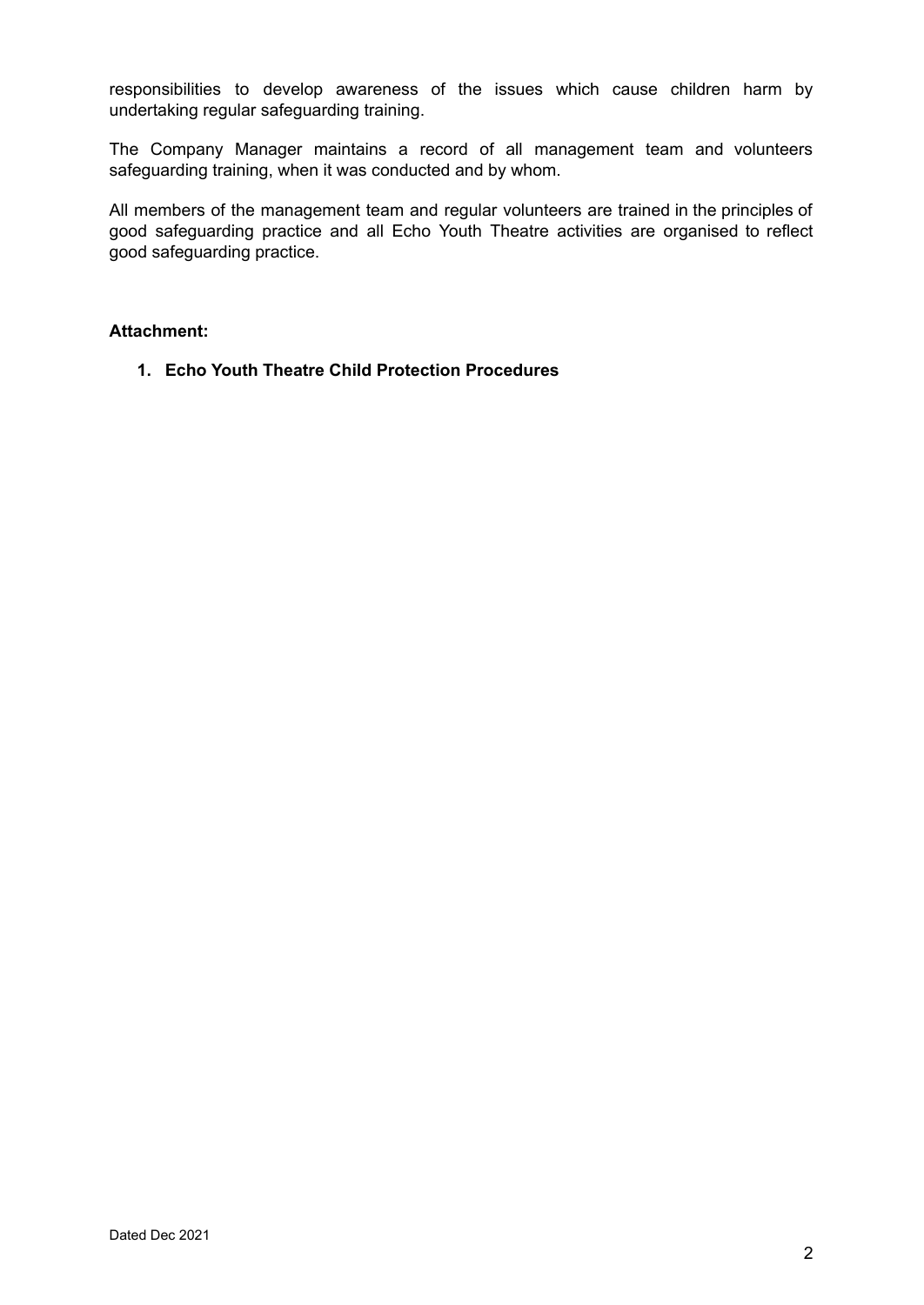

# **ECHO YOUTH THEATRE**

# **CHILD PROTECTION PROCEDURES**

## **Responsibilities of the Company**

At the outset of any production or event involving children, the company will:

- Undertake a risk assessment and monitor risk throughout the production process.
- Identify at the outset the person with designated responsibility for child protection.
- Engage in effective recruitment of chaperones and other individuals with responsibility for children, including appropriate vetting (if necessary in consultation with the local education authority).
- Ensure that children are supervised at all times.
- Know how to get in touch with the local authority social services, in case it needs to report a concern.
- Ensure key staff involved in the activity are trained in the principle of good safeguarding practice. The names of those trained and the dates of the training will be included in the event specific risk assessment.

#### **Parents**

The company believes it to be important that there is a partnership between parents and the company. Parents are encouraged to be involved in the activities of the company and to share responsibility for the care of children. All parents have access to the company's Child Protection Policy and procedures via our website.

All parents have the responsibility to collect (or arrange collection of) their children after events, rehearsals or performances. It is not the responsibility of the company to take children home.

#### **Unsupervised Contact**

The company will ensure that all adults who are permitted unsupervised contact with children will be appropriately vetted, including a criminal records check.

If possible, there will be two adults during rehearsals or activities, but where this is not possible, steps will be taken to minimise risk. For example, work will be carried out in a public area, or in a designated room with a door open.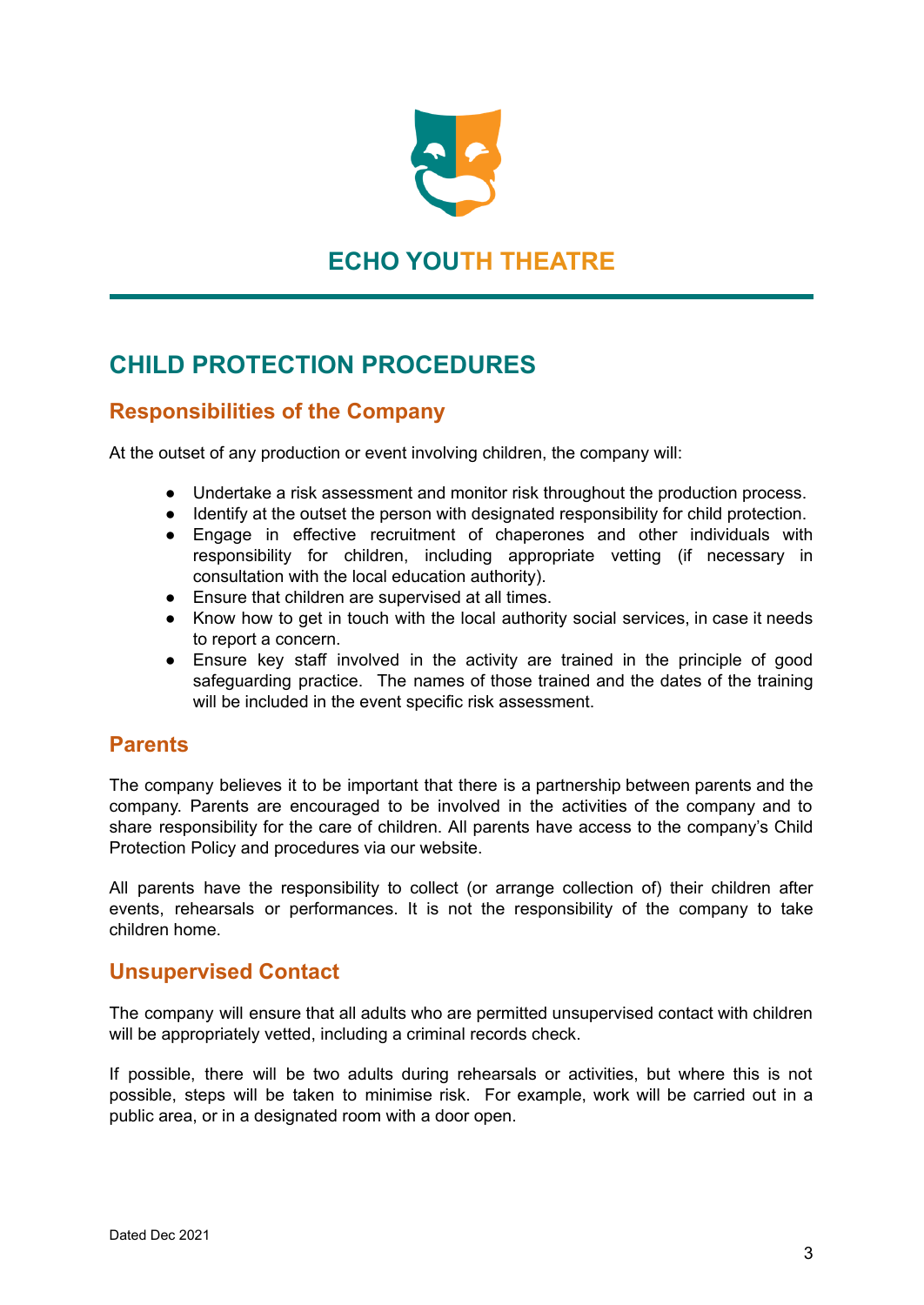### **Physical Contact**

All adults will maintain a safe and appropriate distance from children.

Adults will only touch children when it is absolutely necessary in relation to the particular activity.

Adults will seek the consent of the child prior to any physical contact and the purpose of the contact shall be made clear.

#### **Managing Sensitive Information**

The company has a policy and procedures for the taking, using and storage of photographs or images of children.

Permission will be sought from the parents for use of photographic material featuring children for promotional or other purposes.

The company's web-based materials and activities will be carefully monitored for inappropriate use.

The company will ensure confidentiality in order to protect the rights of its members, including the safe handling, storage and disposal of any sensitive information such as criminal record disclosures.

### **Guiding Principles for EYT Adults**

You should make sure that you are alert to the signs of abuse and neglect, that you question the behaviour of children and parents/carers and don't necessarily take what you are told at face value. You should make sure you know where to turn to if you need to ask for help, and that you refer to our designated safeguarding lead, if you suspect that a child is at risk of harm or is in immediate danger (see the section on Taking Action for further information).

You should make sure that you understand and work within the local multi-agency safeguarding arrangements that exist in Norfolk. In doing so, you should be guided by the following key principles:

- children have a right to be safe and should be protected from all forms of abuse and neglect;
- safeguarding children is everyone's responsibility:
- it is better to help children as early as possible, before issues escalate and become more damaging; and
- children and families are best supported and protected when there is a coordinated response from all relevant agencies.

You should not let other considerations, like the fear of damaging relationships with adults, get in the way of protecting children from abuse and neglect. If you think that referral to children's social care is necessary, you should view it as the beginning of a process of inquiry, not as an accusation.

Appendix 1 is a guide to understanding and identifying abuse and neglect. All adult members of the company should ensure they understand the definitions and indicators of abuse.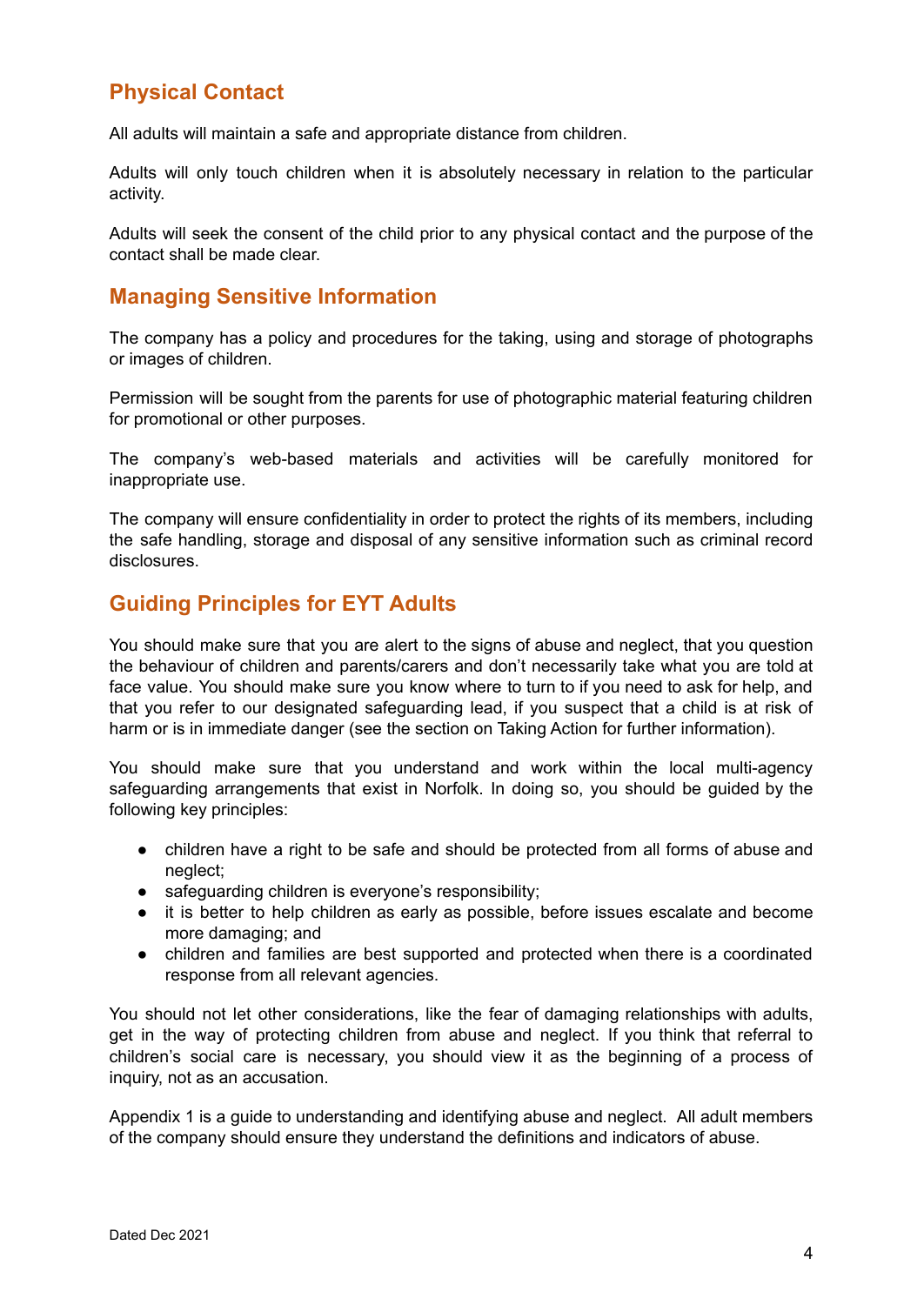### **Suspicion of Abuse**

Concerns about a child's welfare can vary greatly in terms of their nature and seriousness, how they have been identified and over what duration they have arisen. If you have concerns about a child, you should ask for help.

You should discuss your concerns with our designated safeguarding lead in the first instance. It is their responsibility to liaise with the relevant authorities, usually social services or the police. Guidance on taking action is at Appendix 2.

If you suspect that the person with responsibility for child protection is the source of the problem, you should make your concerns known to another Director of EYT, who will be responsible for making a LADO referral - procedures at Appendix 3.

If a serious allegation is made against any member of the company, chaperone, venue staff etc., that individual will be suspended immediately until the investigation is concluded. The individual will be excluded from the theatre, rehearsal rooms etc. and will not have any unsupervised contact with any other children in the production.

Please make a note for your own records of what you witnessed as well as your response, in case there is follow-up in which you are involved.

If you are unsatisfied with the response you receive when reporting your suspicion or concerns to the EYT Management Team, you should follow the procedures at Appendix 2 and 3 and make the appropriate referrals yourself. However, please speak to our designated safeguarding lead in the first instance.

#### **Disclosure of Abuse**

If a child confides in you that abuse has taken place:

- Remain calm and in control but do not delay taking action.
- Listen carefully to what has been said. Allow the child to tell you at their own pace and ask questions only for clarification. Don't ask questions that suggest a particular answer.
- Don't promise to keep it a secret. Use the first opportunity you have to share the information with the person with responsibility for child protection. Make it clear to the child that you will need to share this information with others. Make it clear that you will only tell the people who need to know and who should be able to help.
- Reassure the child that 'they did the right thing' in telling someone.
- Tell the child what you are going to do next.

Speak immediately to the person with responsibility for child protection. It is that person's responsibility to liaise with the relevant authorities, usually social services or the police.

As soon as possible after the disclosing conversation, make a note of what was said, using the child's own words. Note the date, time, any names that were involved or mentioned, and who you gave the information to. Make sure you sign and date your record.

#### **Recording**

In all situations, including those in which the cause of concern arises from a disclosure made in confidence, the details of an allegation or reported incident will be recorded, regardless of whether or not the concerns have been shared with a statutory child protection agency.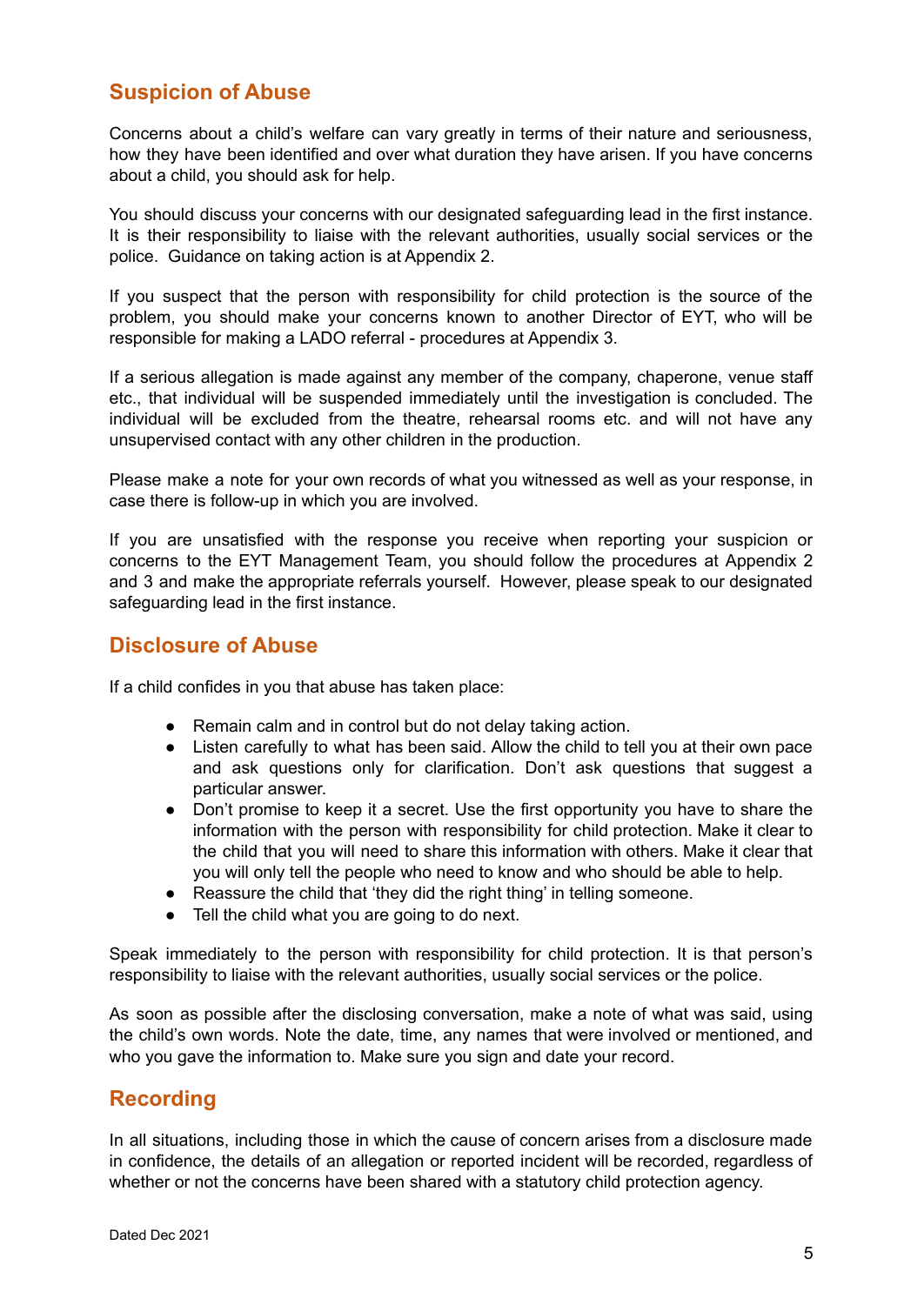An accurate note shall be made of the date and time of the incident or disclosure, the parties involved, what was said or done and by whom, any action taken to investigate the matter, any further action taken e.g. suspension of an individual, where relevant the reasons why the matter was not referred to a statutory agency, and the name of the persons reporting and to whom it was reported.

The record will be stored securely and shared only with those who need to know about the incident or allegation.

## **Rights & Confidentiality**

No matter how you may feel about the accusation, both the alleged abuser and the child who is thought to have been abused have the right to confidentiality under the Data Protection Act 1998. Remember also that any possible criminal investigation could be compromised through inappropriate information being released.

In criminal law the Crown, or other prosecuting authority, has to prove guilt and the defendant is presumed innocent until proven guilty.

### **Accidents**

To avoid accidents, chaperones and children will be advised of "house rules" regarding health and safety and will be notified of areas that are out of bounds. Children will be advised of the clothing and footwear appropriate to the work that will be undertaken.

If a child is injured while in the care of the company, a designated first-aider will administer first aid and the injury will be recorded in the company's accident book. This record will be countersigned by the person with responsibility for child protection.

If a child joins the production with an obvious physical injury a record of this will be made in the accident book. This record will be countersigned by the person with responsibility for child protection. This record can be useful if a formal allegation is made later and will also be a record that the child did not sustain the injury while participating in the production.

#### **Criminal Record Disclosures**

If the company believes it is in its best interests to obtain criminal record disclosures for chaperones or other personnel, it will inform the individual of the necessary procedures and the level of disclosure required. An Enhanced disclosure will be required for anyone with unsupervised access.

The company has a written code of practice for the handling of disclosure information – Engagement of Volunteers and Vetting Policy.

The company will ensure that information contained in the disclosure is not misused.

#### **Chaperones**

Chaperones will be appointed by the company for the care of children during productions where the performances are regulated by the The Children (Performances and Activities) (England) Regulations 2014 and the company is operating under the authority of a Body of Persona Authority issued by Norfolk County Council. Guidance and procedures for appointed chaperones are at Appendix 4.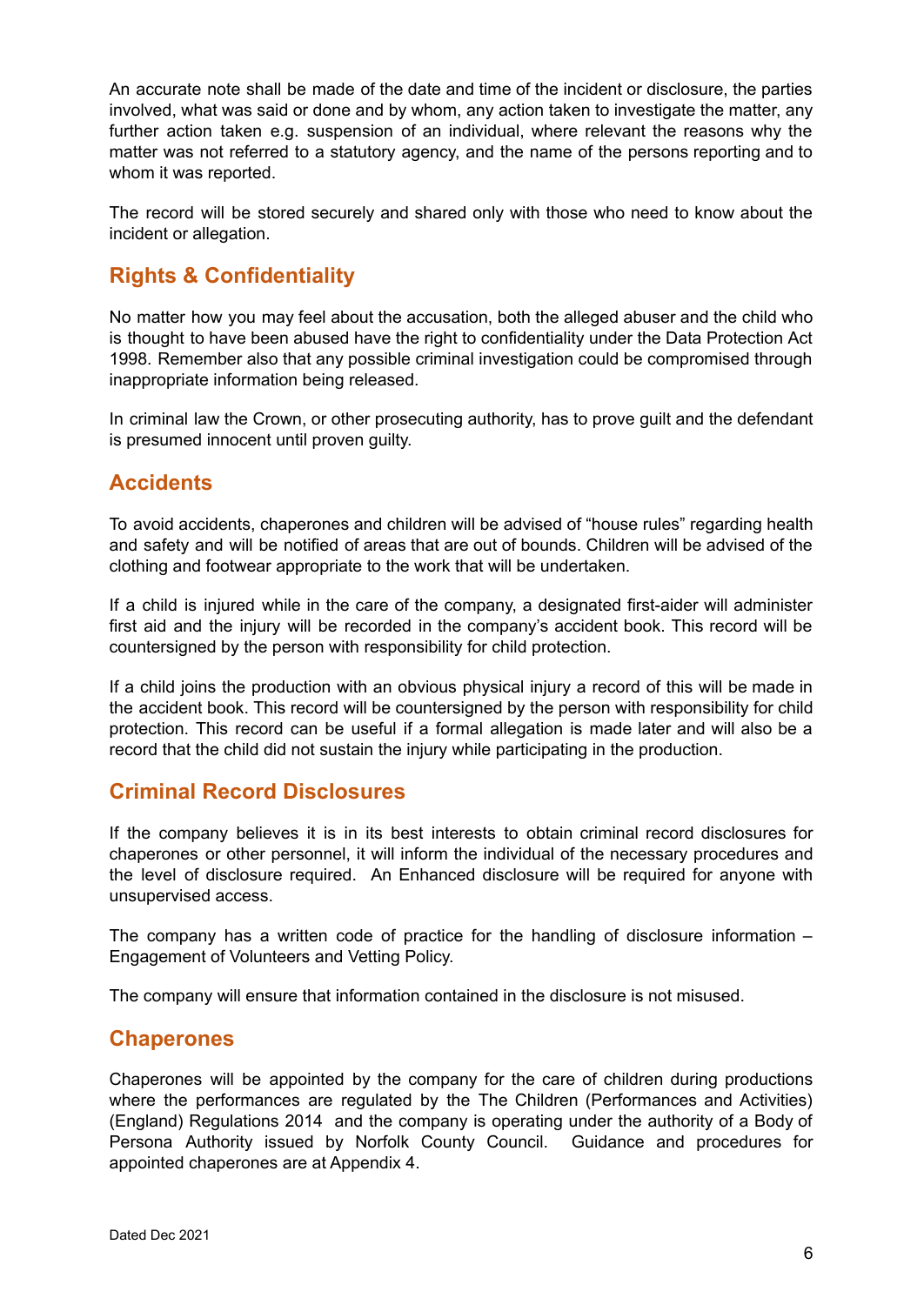**Appendices** to Echo Youth Theatre Child Protection Procedures:

- 1. Understanding and Identifying Abuse and Neglect
- 2. How to Report Your Suspicions or Concerns
- 3. Reporting your Concerns about an Adult Working with Children
- 4. Guidance and Procedure for Chaperones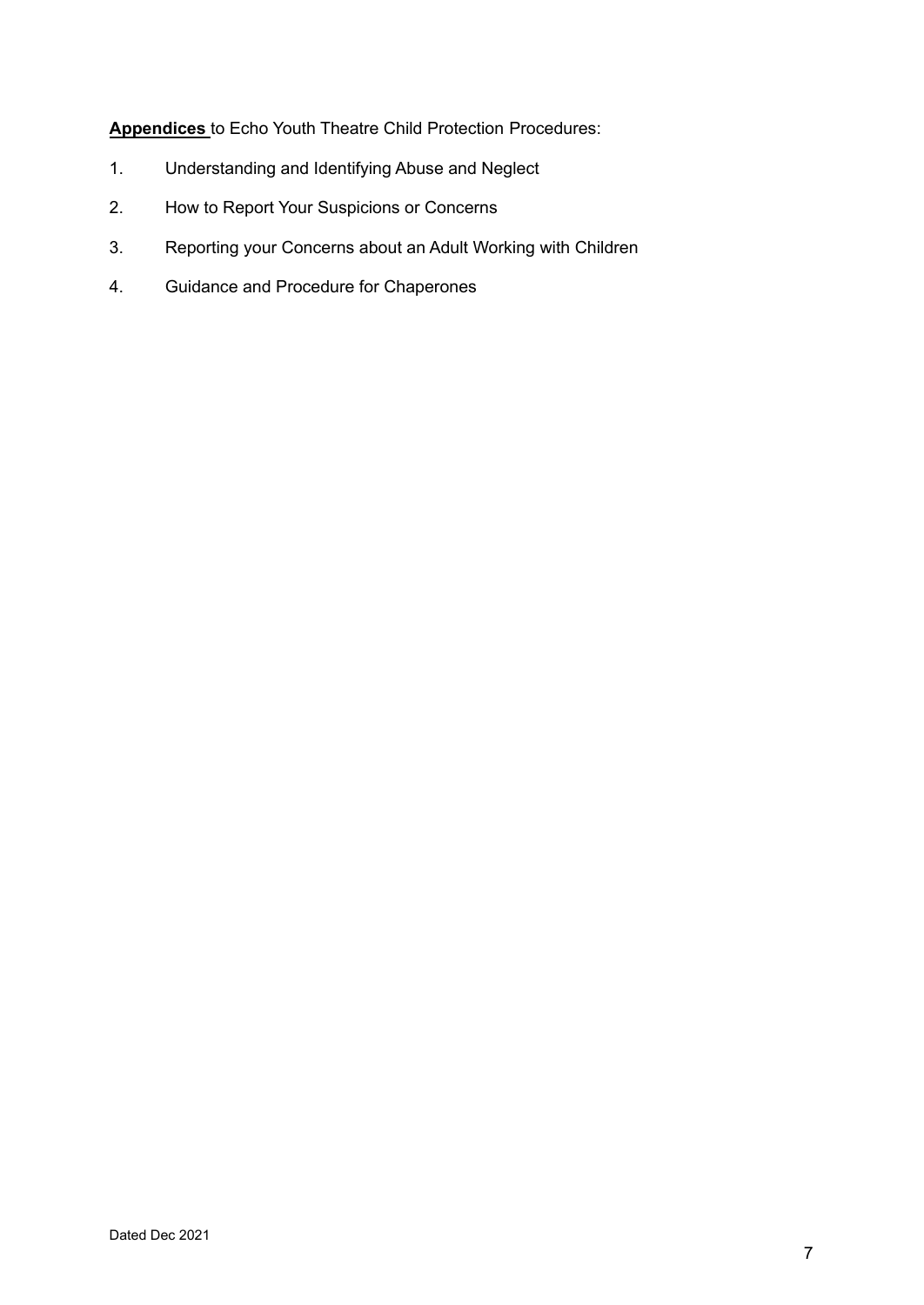### **Appendix 1 to CHILD PROTECTION PROCEDURES**

# **Understanding and Identifying Abuse and Neglect**

Abuse and neglect are forms of maltreatment  $-$  a person may abuse or neglect a child by inflicting harm, or by failing to act to prevent harm.

Child welfare concerns may arise in many different contexts, and can vary greatly in terms of their nature and seriousness. Children may be abused in a family or in an institutional or community setting, by those known to them or by a stranger, including, via the internet. In the case of female genital mutilation, children may be taken out of the country to be abused. They may be abused by an adult or adults, or another child or children. An abused child will often experience more than one type of abuse, as well as other difficulties in their lives. Abuse and neglect can happen over a period of time, but can also be a one-off event. Child abuse and neglect can have major long-term impacts on all aspects of a child's health, development and well-being.

The warning signs and symptoms of child abuse and neglect can vary from child to child. Disabled children may be especially vulnerable to abuse, including because they may have an impaired capacity to resist or avoid abuse. They may have speech, language and communication needs which may make it difficult to tell others what is happening. Children also develop and mature at different rates so what appears to be worrying for a younger child might be normal behaviour for an older child. Parental behaviours may also indicate child abuse or neglect, so you should also be alert to parent-child interactions which are concerning and other parental behaviours. This could include parents who are under the influence of drugs or alcohol or if there is a sudden change in their mental health. By understanding the warning signs, you can respond to problems as early as possible and provide the right support and services for the child and their family. It is important to recognise that a warning sign doesn't automatically mean a child is being abused.

There are a number of warning indicators which might suggest that a child may be being abused or neglected.

Some of the following signs might be indicators of abuse or neglect:

- Children whose behaviour changes they may become aggressive, challenging, disruptive, withdrawn or clingy, or they might have difficulty sleeping or start wetting the bed;
- Children with clothes which are ill-fitting and/or dirty;
- Children with consistently poor hygiene;
- Children who make strong efforts to avoid specific family members or friends, without an obvious reason;
- Children who don't want to change clothes in front of others or participate in physical activities;
- Children who are having problems at school, for example, a sudden lack of concentration and learning or they appear to be tired and hungry;
- Children who talk about being left home alone, with inappropriate carers or with strangers:
- Children who reach developmental milestones, such as learning to speak or walk, late, with no medical reason;
- Children who are regularly missing from school or education;
- Children who are reluctant to go home after school;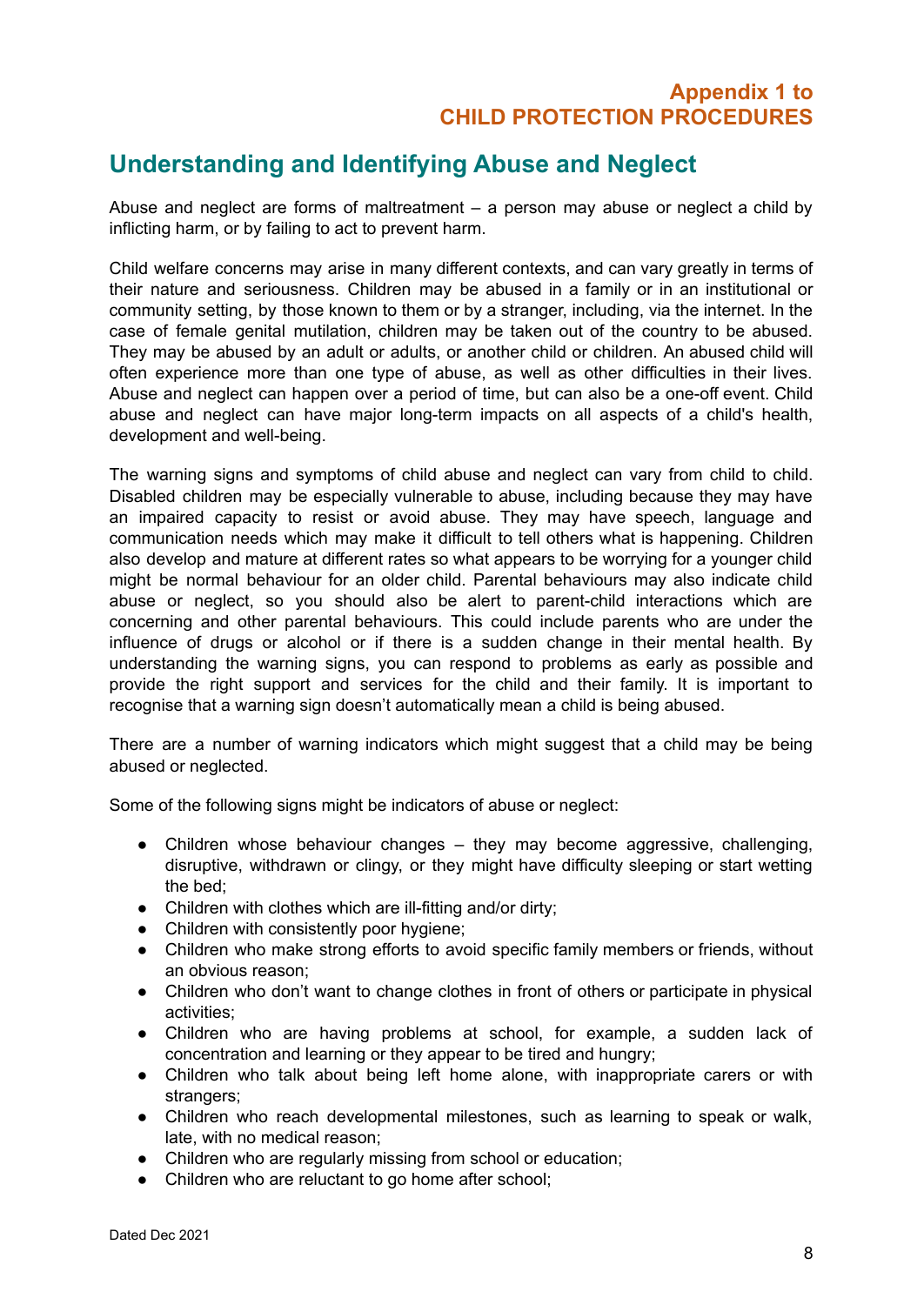- Children with poor school attendance and punctuality, or who are consistently late being picked up;
- Parents who are dismissive and non-responsive to practitioners' concerns;
- Parents who collect their children from school when drunk, or under the influence of drugs;
- Children who drink alcohol regularly from an early age;
- Children who are concerned for younger siblings without explaining why;
- Children who talk about running away; and
- Children who shy away from being touched or flinch at sudden movements.

There are four main categories of abuse and neglect: physical abuse, emotional abuse, sexual abuse and neglect. Each has its own specific warning indicators, which you should be alert to.

### **Physical Abuse**

Physical abuse is deliberately physically hurting a child. It might take a variety of different forms, including hitting, pinching, shaking, throwing, poisoning, burning or scalding, drowning or suffocating a child.

Physical abuse can happen in any family, but children may be more at risk if their parents have problems with drugs, alcohol and mental health or if they live in a home where domestic abuse happens. Babies and disabled children also have a higher risk of suffering physical abuse.

Physical harm may also be caused when a parent or carer fabricates the symptoms of, or deliberately induces, illness in a child. Physical abuse can also occur outside of the family environment.

Some of the following signs may be indicators of physical abuse:

- Children with frequent injuries;
- Children with unexplained or unusual fractures or broken bones; and
- Children with unexplained bruises or cuts, burns or scalds; or bite marks.

#### **Emotional Abuse**

Emotional abuse is the persistent emotional maltreatment of a child. It is also sometimes called psychological abuse and it can have severe and persistent adverse effects on a child's emotional development.

Although the effects of emotional abuse might take a long time to be recognisable, practitioners will be in a position to observe it, for example, in the way that a parent interacts with their child. Emotional abuse may involve deliberately telling a child that they are worthless, or unloved and inadequate. It may include not giving a child opportunities to express their views, deliberately silencing them or 'making fun' of what they say or how they communicate.

Emotional abuse may involve serious bullying – including online bullying through social networks, online games or mobile phones – by a child's peers.

Some of the following signs may be indicators of emotional abuse:

● Children who are excessively withdrawn, fearful, or anxious about doing something wrong;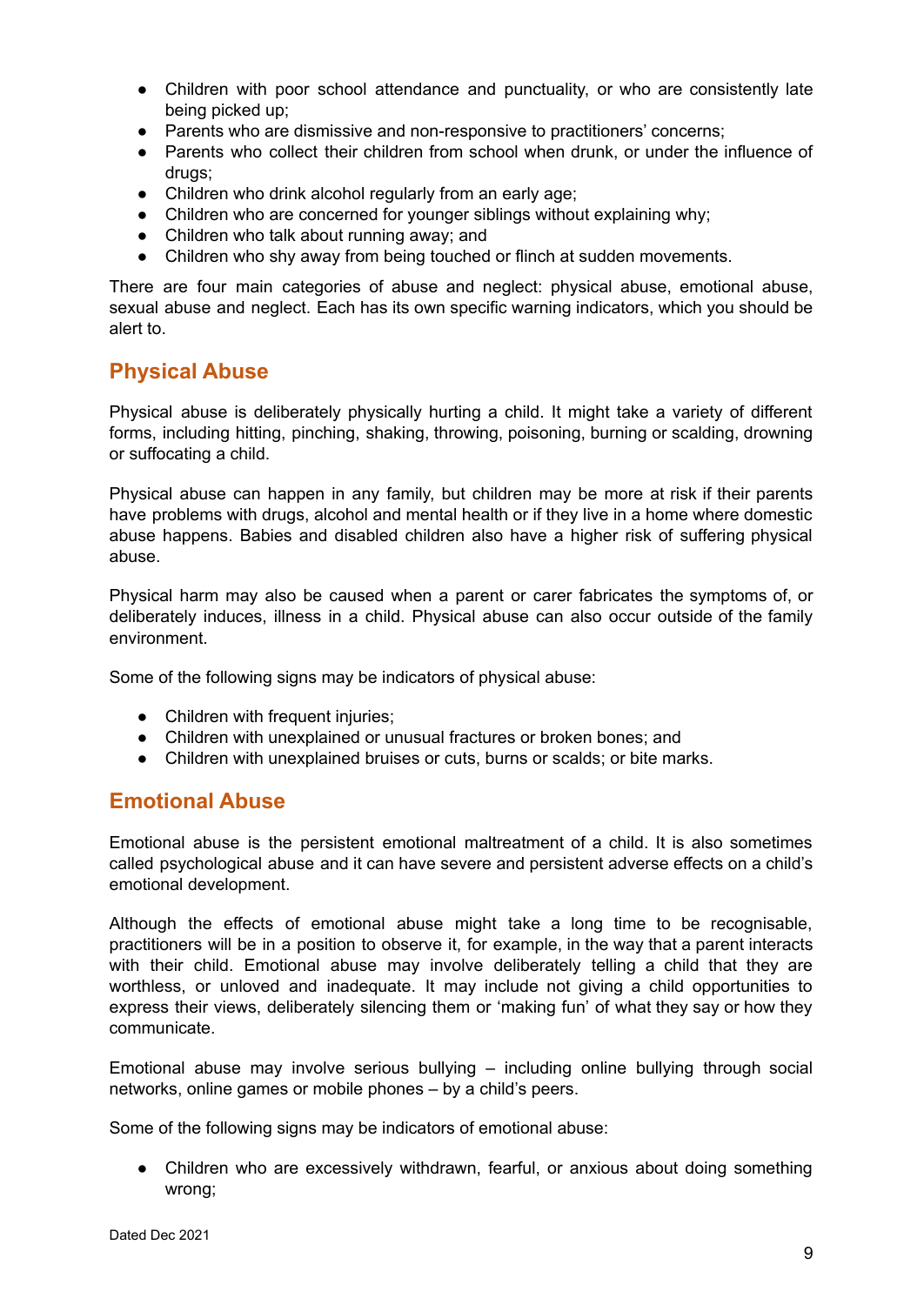- Parents or carers who withdraw their attention from their child, giving the child the 'cold shoulder';
- Parents or carers blaming their problems on their child; and
- Parents or carers who humiliate their child, for example, by name-calling or making negative comparisons.

#### **Sexual Abuse and Exploitation**

Sexual abuse is any sexual activity with a child. You should be aware that many children and young people who are victims of sexual abuse do not recognise themselves as such. A child may not understand what is happening and may not even understand that it is wrong. Sexual abuse can have a long-term impact on mental health.

Sexual abuse may involve physical contact, including assault by penetration (for example, rape or oral sex) or non-penetrative acts such as masturbation, kissing, rubbing and touching outside clothing. It may include non-contact activities, such as involving children in the production of sexual images, forcing children to look at sexual images or watch sexual activities, encouraging children to behave in sexually inappropriate ways or grooming a child in preparation for abuse (including via the internet). Sexual abuse is not solely perpetrated by adult males. Women can commit acts of sexual abuse, as can other children.

Some of the following signs may be indicators of sexual abuse:

- Children who display knowledge or interest in sexual acts inappropriate to their age;
- Children who use sexual language or have sexual knowledge that you wouldn't expect them to have;
- Children who ask others to behave sexually or play sexual games; and
- Children with physical sexual health problems, including soreness in the genital and anal areas, sexually transmitted infections or underage pregnancy.

Child sexual exploitation is a form of sexual abuse where children are sexually exploited for money, power or status. It can involve violent, humiliating and degrading sexual assaults. In some cases, young people are persuaded or forced into exchanging sexual activity for money, drugs, gifts, affection or status. Consent cannot be given, even where a child may believe they are voluntarily engaging in sexual activity with the person who is exploiting them. Child sexual exploitation doesn't always involve physical contact and can happen online. A significant number of children who are victims of sexual exploitation go missing from home, care and education at some point.

Some of the following signs may be indicators of sexual exploitation:

- Children who appear with unexplained gifts or new possessions;
- Children who associate with other young people involved in exploitation;
- Children who have older boyfriends or girlfriends;
- Children who suffer from sexually transmitted infections or become pregnant;
- Children who suffer from changes in emotional well-being;
- Children who misuse drugs and alcohol;
- Children who go missing for periods of time or regularly come home late; and
- Children who regularly miss school or education or don't take part in education.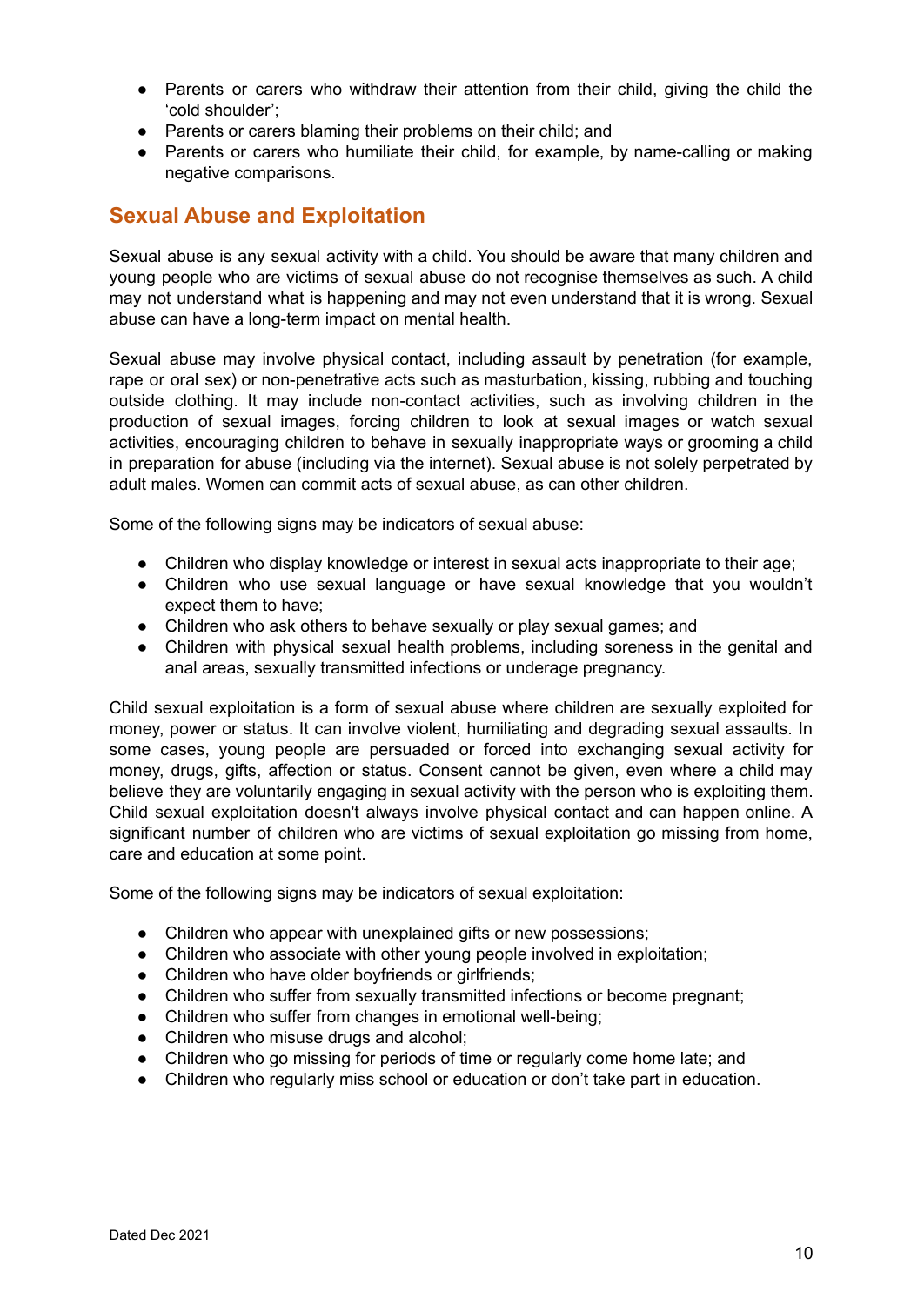### **Neglect**

Neglect is a pattern of failing to provide for a child's basic needs, whether it be adequate food, clothing, hygiene, supervision or shelter. It is likely to result in the serious impairment of a child's health or development.

Children who are neglected often also suffer from other types of abuse. It is important that practitioners remain alert and do not miss opportunities to take timely action. However, while you may be concerned about a child, neglect is not always straightforward to identify.

Neglect may occur if a parent becomes physically or mentally unable to care for a child. A parent may also have an addiction to alcohol or drugs, which could impair their ability to keep a child safe or result in them prioritising buying drugs, or alcohol, over food, clothing or warmth for the child. Neglect may occur during pregnancy as a result of maternal drug or alcohol abuse.

Some of the following signs may be indicators of neglect:

- Children who are living in a home that is indisputably dirty or unsafe;
- Children who are left hungry or dirty;
- Children who are left without adequate clothing, e.g. not having a winter coat;
- Children who are living in dangerous conditions, i.e. around drugs, alcohol or violence;
- Children who are often angry, aggressive or self-harm;
- Children who fail to receive basic health care ; and
- Parents who fail to seek medical treatment when their children are ill or are injured.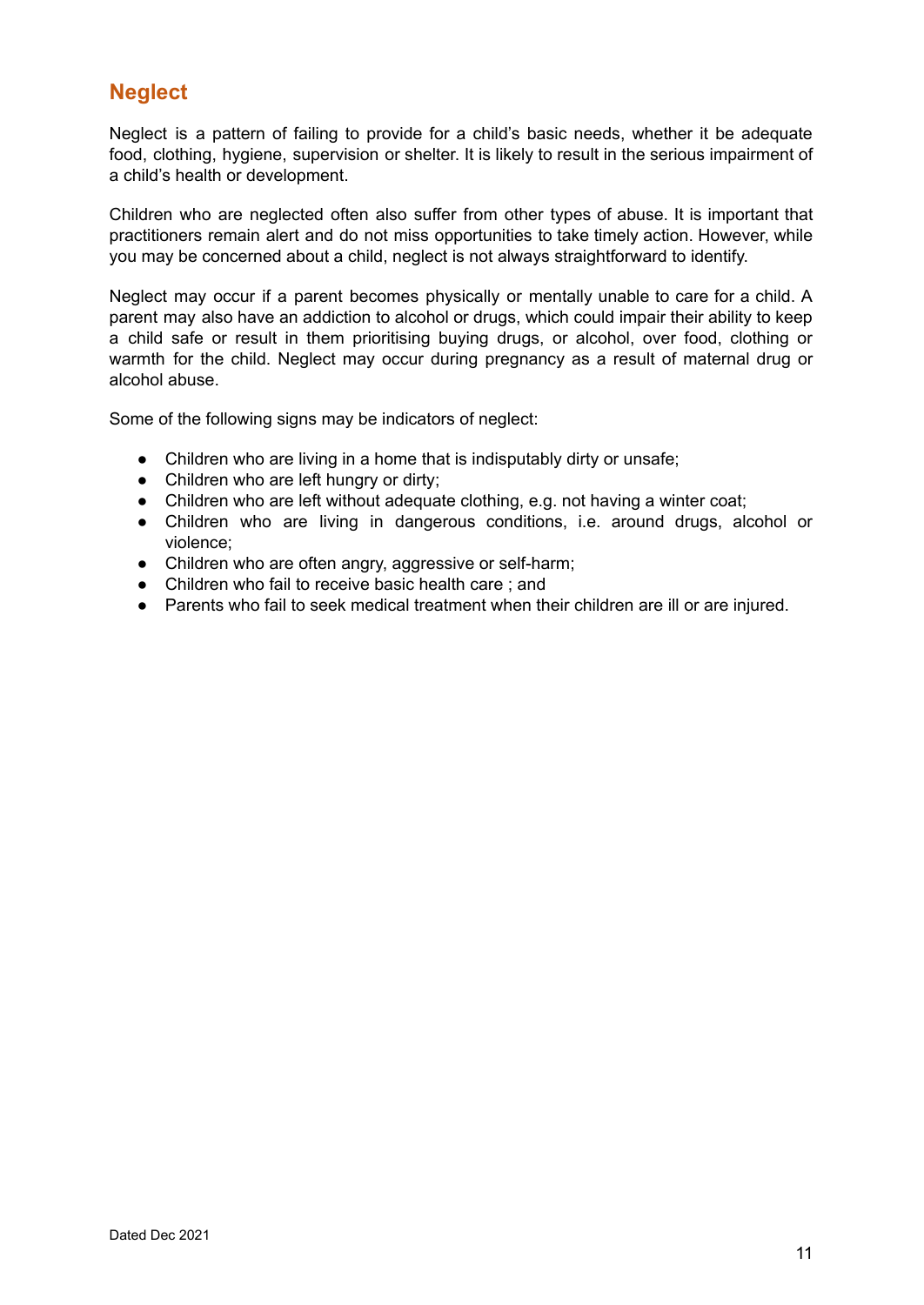# **How to Report your Concerns or Suspicions about Abuse**

Please speak to Echo Youth Theatre's designated Safeguarding and Child Protection Lead in the first instance. This is:

#### **KATE PANTRY - kate@echoyouththeatre.co.uk**

Kate is a qualified teacher and experienced at handling safeguarding concerns. She has appropriate and current "designated safeguarding lead" training. If you are unable to contact Kate, please contact:

#### **DAN RAYNER - dan@echoyouththeatre.co.uk**

Dan is also an experienced teacher with safeguarding experience and training.

If you need to speak to either of them urgently, please ask the lead practitioner on site for their contact numbers, or ask to refer to the Company Handbook held at St Edmunds, or contact the Company Manager, Jo Myers, on **07949746292** who will pass on their telephone number.

If you are unsatisfied with the response you get from the EYT team, you can use the CADS service run by Norfolk County Council.

### **Children's Advice and Duty Service**

If you are a professional, i.e. working with a child or young person in a formal or voluntary setting and not a family member or member of the public, you can contact the Children's Advice and Duty Service on their direct line: **0344 800 8021**.

If you are a member of the public you can do this through Norfolk County Council's Customer Services on **0344 800 8020**.

For any call raising concerns about a child, the Children's Advice and Duty Service will ask for:

- all of the details known to you/your agency about the child;
- their family composition including siblings, and where possible extended family members and anyone important in the child's life;
- the nature of the concern and how immediate it is:
- Any and what kind of work/support you have provided to the child or family to date.

They will also need to know where the child is now and whether you have informed parents/carers of your concern.

Consent: Please seek consent for the referral unless the concerns being raised suggest that the child/children or someone else (including the referrer) would be placed at risk of significant harm, or it might undermine a criminal investigation if the parents/carers are informed. Reasons for not seeking consent should be clearly stated when speaking with Children's Advice and Duty Service and recorded on internal systems for your records.

Please see the flowchart below to support communication. Please remember to record your concerns for your internal audit trail.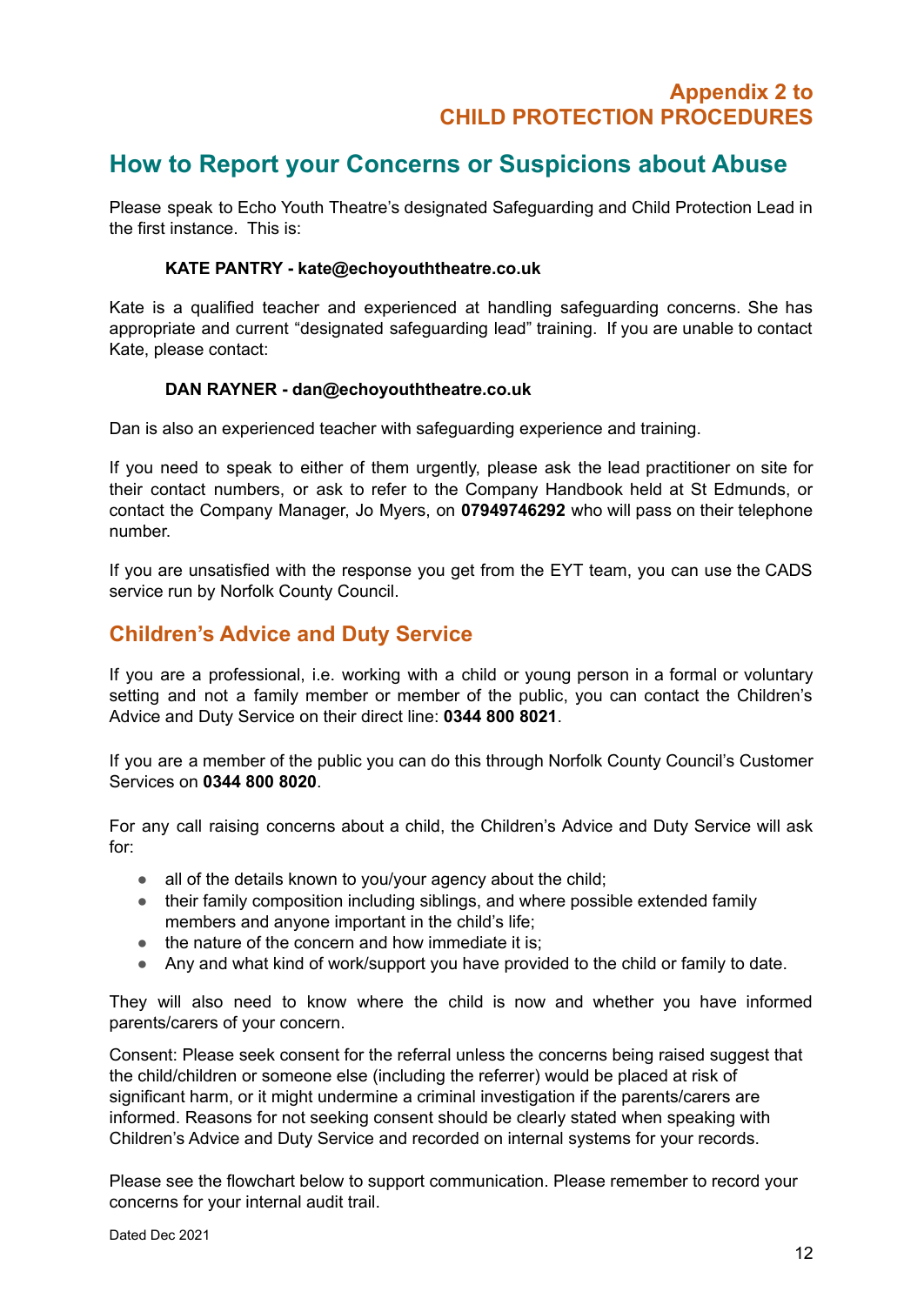#### **Children's Advice and Duty Service- CADS**

#### Before contacting CADS, please answer the following questions and follow the advice provided:



Where you have carried out an FSP which has been reviewed and amended as required - and the child's needs are not being met or in fact have increased, gather the information requested in this form, seek consent from the parent/carer and then contact CADS.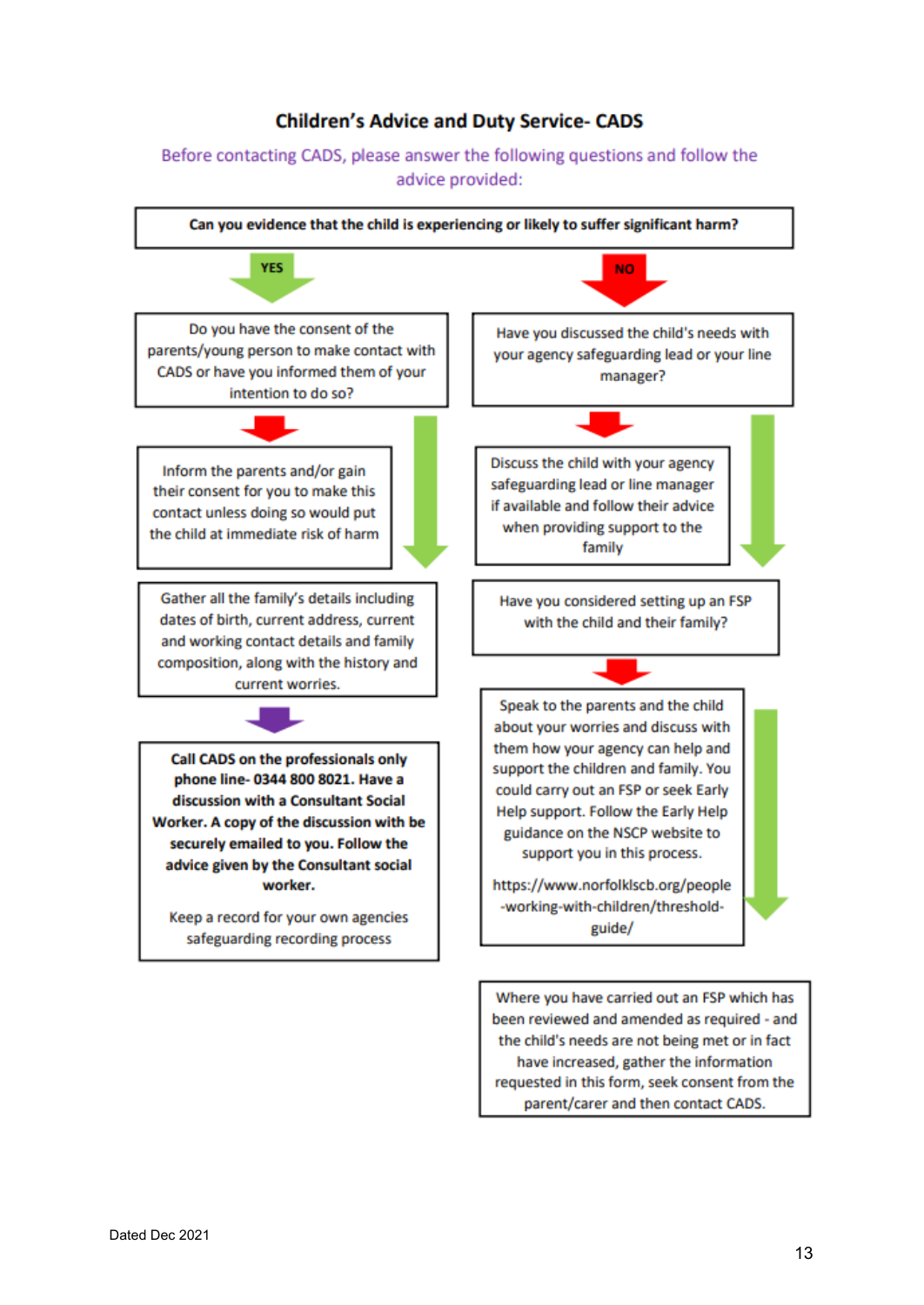# **Reporting your Concerns about an Adult Working with Children**

If you have concerns or suspicions about any adult working with or supporting Echo Youth Theatre, whether you know them to have direct contact with the children or not, please discuss your concerns with our designated safeguarding lead, or if they are unavailable (or the subject of your concern) then please speak to one of the EYT Directors.

Some examples of possible concerns are someone who:

- behaved in a way that has harmed a child or may have harmed a child
- possibly committed an offence against or related to a child
- behaved towards a child in away that indicates that they may pose a risk to children
- behaved in a way that indicates they may not be suitable to work with children

All allegations of abuse of children by those who work with children must be taken seriously:

- A child is anyone under the age of 18.
- An employee (person) is anyone working with children, be it in an employed (all sectors and settings) or voluntary capacity.
- An employer is anyone working with or providing services to children (all sectors and settings)

Any allegation against a person who works with children should be reported immediately and the Local Authority Designated Officer (LADO) should be informed within one working day of all allegations that come to an employer's attention or that are made directly to the police.

The role of the LADO is to be involved in the management and oversight of allegations against people who work with children. They are not responsible for undertaking investigations. They can provide advice and guidance to employers and voluntary organisations. Please note:

- Incidents where one child harms another child, or a parent who does not work with children harms their own children do not need to be reported to the LADO Service, these need to be referred directly to Norfolk Children's Advice and Duty Service (CADS). 0344 800 8020.
- Norfolk LADO services do not deal with allegations of bullying, unless there is clear evidence that it is by an adult working with children.
- Parental complaints need to go to the Board of Directors at EYT in the first instance.

Allegations Against Persons who work with Children, Protocol 8.3 needs to be read, when making a referral to Norfolk LADO service.

[https://www.norfolklscb.org/about/policies-procedures/8-3-allegations-against-persons-who-w](https://www.norfolklscb.org/about/policies-procedures/8-3-allegations-against-persons-who-workwith-children/) [orkwith-children/](https://www.norfolklscb.org/about/policies-procedures/8-3-allegations-against-persons-who-workwith-children/)

Completed LADO referral forms should be sent to [LADO@norfolk.gov.uk.](mailto:LADO@norfolk.gov.uk)